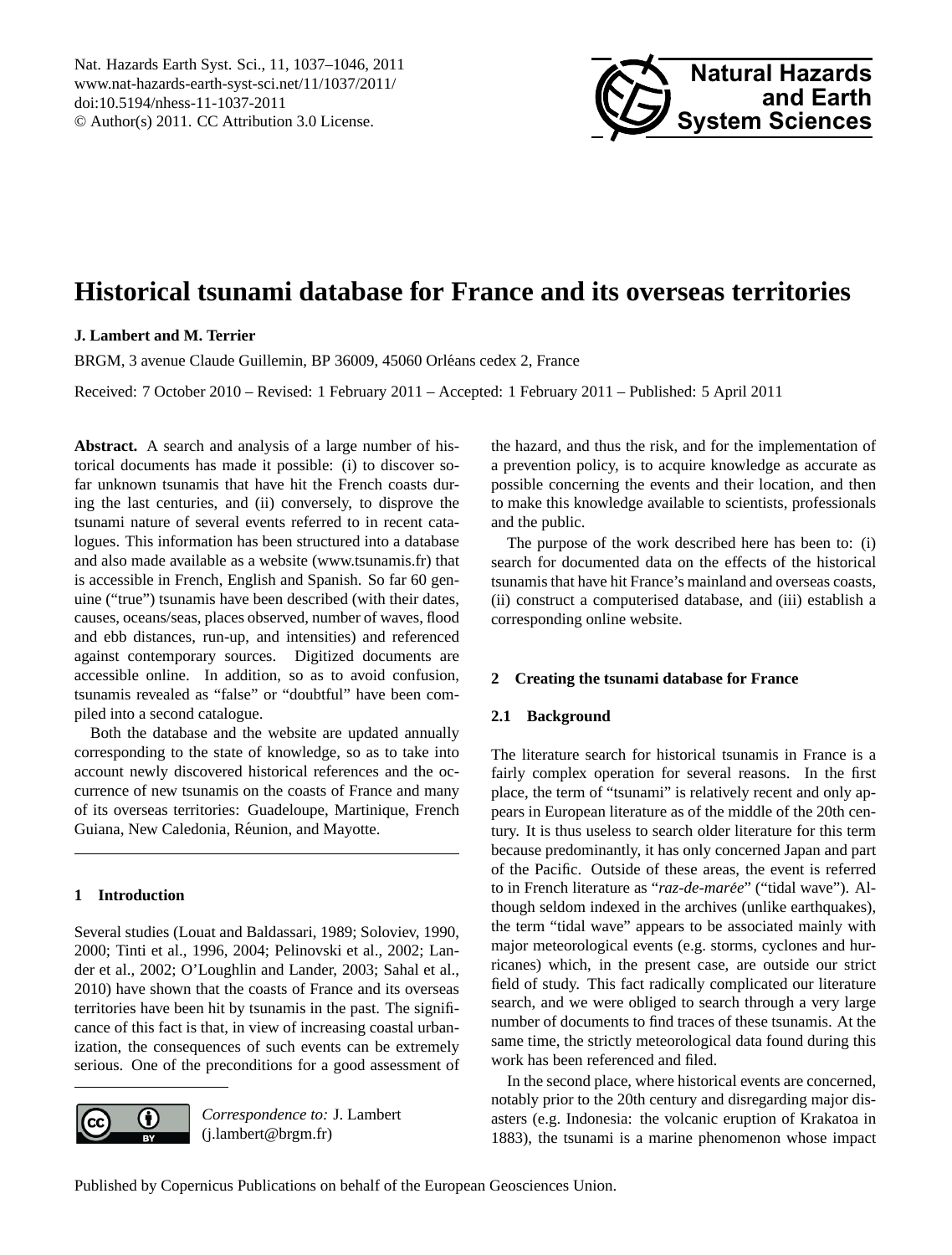is described much more scantily in literature than the effects of earthquakes. Thus we noted during our research that the earthquake effects of a given tremor are described over relatively extensive areas, whereas the corresponding tsunami effects, which by their very nature are limited to the strictly coastal areas, are described only in rare accounts. This is even truer when the event is triggered far from the French coasts, e.g. for the Mediterranean with earthquakes on the North African coast (such as that on 21 May 2003 in Boumerdes, Algeria). This fact also contributes to the difficulty of trying to locate written accounts associating earthquakes and tsunami propagation before the existence of measuring instruments.

## **2.2 Research and information structuring**

The basic approach used for this work is identical to that used for the study of historical seismicity in France (Vogt, 1979; Godefroy et al., 1990; Lambert et al., 1996; and the associated website on French historical seismicity, [www.sisfrance.](www.sisfrance.net) [net\)](www.sisfrance.net). One of the principal phases of the work (Lambert, 2008, 2009) consisted in looking for and acquiring original contemporary handwritten or printed documents from the time of the event; i.e. "primary sources". Longer and more difficult than a simple compilation of catalogues, this approach enabled an exact reconstruction of the documentary sources and a stricter analysis and interpretation of the events. It avoids the ambiguities and confusion that one finds, even in recent publications.

The documentation obtained both in France and abroad comes from various sources, e.g.: books, scientific articles, historical articles, manuscripts, newspapers, travellers' accounts, chronicles and catalogues of earthquakes. It was at same time supplemented by researching the meteorological data relating to violent storms along the coasts of mainland France (Mediterranean, English Channel, Atlantic Ocean and North Sea) and hurricanes and cyclones recorded in the French islands of the Indian Ocean, Pacific Ocean and Caribbean. Compiled chronologically, this documentary framework enables an immediate comparison of the data essential for a critical analysis of the sources and a typological identification of the tsunamis.

Based on the collected archives, the information is then structured into a computerized database. Catagorizing an event as a "True", "Doubtful" or "False" tsunami was done during the analysis and comparison of the documentary sources. The events were thus classified into three categories. The first, termed "True" tsunamis, includes events for which the documentary description leaves no doubt about the tsunami origin of the phenomenon (e.g. ebb and flow movements of the waters and the retreat and advance of the sea). The second category includes events for which a tsunami origin is still considered as "Doubtful"; these events will remain there until further data are available to remove or confirm the doubt.

The third category stores "False" tsunamis, which mainly result from meteorological phenomena (e.g. depressions, storms or cyclones) and are frequently designated as "tidal waves" in French literature. Giving rise to greater or smaller coastal submergence, the effects associated with these meteorological phenomena have nothing in common with those associated with the specific characteristics of a tsunami.

In comparison with the scale of Iida (1984), the classification scheme used here is the following one: "True"/"definite tsunami", "Doubtful"/"questionable or probable tsunami", "False"/"very improbable or improbable tsunami".

For each event, an indication is given as to its cause. For this, as with the most sophisticated catalogues (such as Tinti et al., 2001, 2004), eight criteria were retained: seismic (earthquake), volcanic (eruption), gravitative (landslide), explosion, seiche, meteorite, meteorological and unknown.

# **2.3 The website of tsunamis in France and in its overseas territories**

The website [\(www.tsunamis.fr\)](www.tsunamis.fr) is linked to the computerized database, which comprises interconnected tables and descriptor fields and provides full syntheses of the events. Different menus give access to general information (definitions, user rights, site presentation, contacts and links) as well as to the entire catalogue (Lambert, 2008, 2009). The map on the home page (Fig. 1) has a twofold function: on one hand it enables one to locate the geographical distribution of the tsunamis listed on the site at the time of the consultation at a glance, and on the other it acts as a selection tool for the events listed in one of France's départements or overseas territories.

The "Tsunami catalogue" menu gives access to the "True" tsunami list and "False" or "Doubtful" tsunami list. The former provides access to various windows detailing the tsunami characteristics, whereas the latter only gives the date and geographical location of the event.

In the first place, the "Tsunami characteristics" tab lists the date, geographical region, cause and estimated intensity on the Sieberg–Ambraseys scale (Ambraseys, 1962) for each event.

The "List of observations" (Fig. 2) gives the localities where the tsunami was observed, with each observation being described by a series of parameters issued from original and primary documentary sources and defining the tsunami wave in the considered locality:

- **–** Number and maximum height of waves (in metres), with an index of reliability
- **–** Maximum height and drawback distance (in metres), with an index of reliability.
- **–** Maximum inundation depth and inundation limit (in metres), with an index of reliability.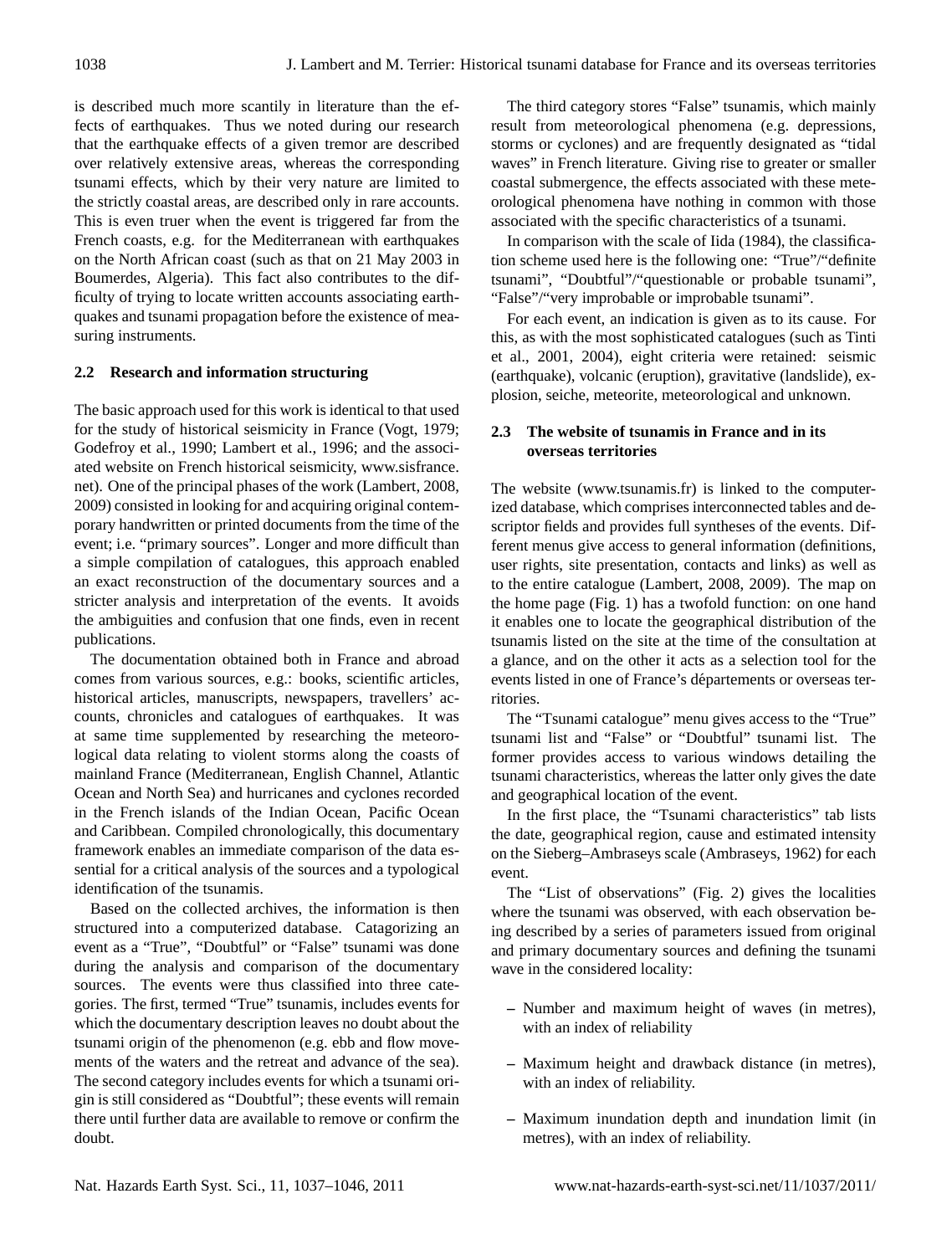

**Fig. 1.** Home page of the <www.tsunamis.fr> website.

- **–** Run-up (measured in metres), height calculated between the reference sea level and the highest water level at the coast at the time of inundation, with an index of reliability.
- **–** Tsunami intensity on the Sieberg-Ambraseys scale (Ambraseys, 1962), with an index of reliability.
- **–** Longitude and latitude of the tsunami observation point (WGS 84 coordinates).
- **–** Date: this field is filled if the date of the tsunami arrived at a location differs from the date of the event occurred (case of transoceanic tsunamis).
- **–** Time: time when the tsunami arrived in a locality (standard time).

The reliability indices have three levels: (a) very sure data (code A), estimated from several indications obtained from the accounts of people having lived and "measured" the event; (b) fairly sure data (code B), estimated from the account of a contemporary and cross referenced with later sources; (c) dubious data (code C), or data to be checked, obtained through second-hand sources that cannot be compared with contemporary accounts. Depending on the information available, the dynamic characteristics of the tsunami wave may or may not be indicated.

The "**Bibliography**" tab gives access to all the referenced documentary sources describing the event, including both first-hand sources and others. In most cases, the primary sources were scanned and are accessible online (insofar as copyrights are respected).

The "**Tsunami intensity map**" tab (Fig. 3) provides a map of the event in dynamic mode, showing the wave intensities

associated with the localities affected by the event. These localities are those indicated in the "List of observations" (Fig. 2). Interactive interrogation of a point on the map reveals the name, coordinates, intensity and estimated reliability for that locality. In addition, the localities listed in the documents as not having noted the tsunami are also indicated on the map and in the associated legend (e.g. degree 0, wave not observed; Fig. 3). For the tsunamis of seismic origin, the position of the macroseismic epicentre is indicated if the corresponding earthquake is registered in the SisFrance database. In this case, access to the macroseismic data of the earthquake is indicated by a link.

# **3 The current French catalogue**

10/16 described as tsunamis or potential tsunamis. Compiling the catalogue involved searching through hundreds of books, articles, manuscripts and newspapers. Particular attention during this documentary search was paid to obtaining archive sources from as close to the date of the events as possible. This long fastidious task allowed a critical comparison and interpretation of the origin and nature of the events. It also revealed several cases of confusion and misinterpretation (Lambert, 2009) about events that had been

## **3.1 Catalogue of "True" tsunamis**

The current French catalogue indexes and describes some 60 events ("True" tsunamis) that have hit France's mainland and overseas coasts. The tsunamis are associated with 288 observation localities and 258 reliable literature references, for which 223 pages of digitized archives are accessible online.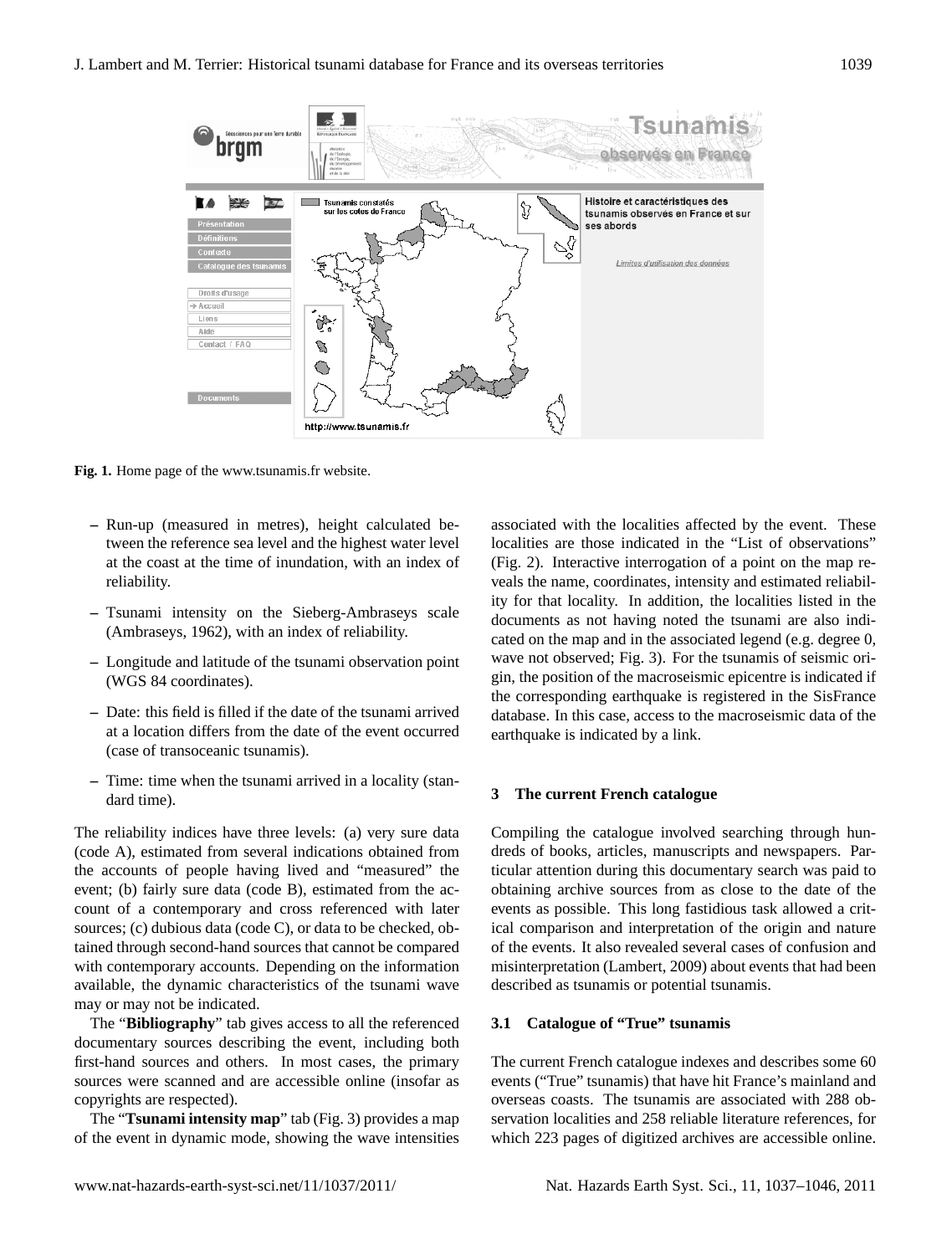**Table 1.** "True" tsunamis referenced in the French database.

| Ocean-Sea                   | Year | Month          | Day            | Location                       | Region/Country           | Intensity | Cause       |
|-----------------------------|------|----------------|----------------|--------------------------------|--------------------------|-----------|-------------|
| ATL                         | 1785 | 9              | 6              | Bay of La Rochelle             | Charente-Maritime        | 3.0       | U           |
| ATL                         | 1875 | 6              | $\overline{9}$ | Bay of La Rochelle             | Charente-Maritime        | 3.0       | U           |
| ATL                         | 1882 | $\overline{4}$ | 22             | Bay of La Rochelle             | Charente-Maritime        | 3.0       | U           |
| ATL                         | 1972 | 9              | $\tau$         | Island of Oléron               | Charente-Maritime        | 2.0       | Е           |
| MAN                         | 1725 | 7              | 13             | Bay of Flamanville             | Cotentin                 | 2.0       | U           |
| MAN                         | 1810 | 9              | 19             | Bay of Boulogne-sur-Mer        | Picardie                 | 3.0       | U           |
| MAN                         | 1838 | $\mathbf{1}$   | 23             | Bay of Cherbourg               | Cotentin                 | 3.0       | U           |
| MAN                         | 1838 | $\mathbf{1}$   | 24             | Bay of Cherbourg               | Cotentin                 | 3.0       | $\mathbf U$ |
| <b>MAN</b>                  | 1838 | $\mathbf{1}$   | 25             | Bay of Cherbourg               | Cotentin                 | 2.0       | U           |
| MAN                         | 1845 | 9              | 25             | Bay of Le Havre                | Normandy                 |           | U           |
| MAN                         | 1850 | 12             | 17             | Bay of Cherbourg               | Cotentin                 | 3.0       | ${\bf U}$   |
| MAN                         | 1858 | 6              | 5              | Normandy, Kent, Dover Strait   | <b>English Channel</b>   | 3.0       | U           |
| MED                         | 1564 | 7              | 20             | Bay of Nice                    | Côte d'Azur              | 2.0       | L           |
| <b>MED</b>                  | 1717 | 6              | 16             | Bay of Agde                    | Languedoc                | 3.0       | U           |
| MED                         | 1725 | 6              | 29             | Bay of Marseilles and Cassis   | Provence                 | 3.0       | U           |
| <b>MED</b>                  | 1812 | 6              | 27             | <b>Bay of Marseilles</b>       | Provence                 | 4.0       | U           |
| <b>MED</b>                  | 1812 | 8              | 4              | <b>Bay of Marseilles</b>       | Provence                 | 2.0       | U           |
| <b>MED</b>                  | 1817 | 7              | 5              | Bay of Marseilles              | Provence                 |           | $\mathbf U$ |
| <b>MED</b>                  | 1819 | $\mathbf{1}$   | 8              | Italian Riviera                | Italy                    |           | Е           |
| <b>MED</b>                  | 1829 | 7              | 8              | Bay of Marseilles              | Provence                 | 3.0       | U           |
| <b>MED</b>                  | 1831 | 5              | 26             | Italian Riviera                | Italy                    | 2.0       | $\mathbf E$ |
| <b>MED</b>                  | 1841 | 7              | 14             | <b>Bay of Marseilles</b>       | Provence                 | 2.0       | U           |
| <b>MED</b>                  | 1841 | 7              | 17             | Bay of Sète                    | Languedoc                | 3.0       | U           |
| <b>MED</b>                  | 1843 | $\overline{c}$ | 27             | <b>Bay of Marseilles</b>       | Provence                 | 3.0       | U           |
| <b>MED</b>                  | 1860 | 9              | 3              | Bay of Marseilles              | Provence                 |           | ${\bf U}$   |
| <b>MED</b>                  | 1887 | $\overline{c}$ | 23             | Italian Riviera                | Italy                    | 3.0       | $\mathbf E$ |
| <b>MED</b>                  | 1890 | 8              | 20             | Bay of Le Grau-du-Roi          | Languedoc                | 3.0       | U           |
| <b>MED</b>                  | 1892 | 8              | 11             | Bay of Toulon, La Seyne        | Provence                 |           | U           |
| <b>MED</b>                  | 1897 | 6              | 30             | Bay of Six-Fours and Barcelona | Provence, Catalonia      | 3.0       | ${\bf U}$   |
| <b>MED</b>                  | 1899 | 7              | 24             | <b>Bay of Marseilles</b>       | Provence                 | 2.0       | U           |
| <b>MED</b>                  | 1909 | 6              | 15             | Bay of Marseilles and Toulon   | Provence                 | 2.0       | $\mathbf U$ |
| <b>MED</b>                  | 1979 | 10             | 16             | Bay of Nice                    | Côte d'Azur              | 3.0       | L           |
| <b>MED</b>                  | 2003 | 5              | 21             | Boumerdès                      | Algeria                  | 3.0       | E           |
|                             |      | 8              | 24             |                                |                          | 2.0       | L           |
| MED                         | 2004 |                |                | Bay of Marseilles              | Provence                 |           |             |
| CAR                         | 1755 | 11             | $\mathbf{1}$   | "Lisbonne Earthquake"          | <b>Lesser Antilles</b>   | 6.0       | Е           |
| CAR                         | 1767 | $\overline{4}$ | 24             | <b>Barbados</b>                | <b>Lesser Antilles</b>   | 4.0       | E           |
| CAR                         | 1843 | $\overline{c}$ | 8              | North-East Guadeloupe          | <b>Lesser Antilles</b>   | 2.0       | Е           |
| CAR                         | 1867 | 11             | 18             | Virgin Islands (St-Thomas)     | <b>Lesser Antilles</b>   | 4.0       | E           |
| CAR                         | 1902 | 5              | 5              | Mount Pelée                    | Martinique               | 3.0       | V           |
| CAR                         | 1902 | 5              | 8              | Mount Pelée                    | Martinique               | 4.0       | V           |
| CAR                         | 1902 | 5              | 20             | Mount Pelée                    | Martinique               | 4.0       | V           |
| CAR                         | 1902 | 8              | 30             | Mount Pelée                    | Martinique               | 3.0       | V           |
| CAR                         | 1969 | 12             | 25             | Dominica                       | <b>Lesser Antilles</b>   | 2.0       | E           |
| CAR                         | 1985 | 3              | 16             | Redonda                        | <b>Lesser Antilles</b>   | 1.0       | E           |
| CAR                         | 1997 | 12             | 26             | Soufriere Hills (Montserrat)   | <b>Lesser Antilles</b>   | 4.0       | L           |
| CAR                         | 2003 | 7              | 13             | Soufriere Hills (Montserrat)   | <b>Lesser Antilles</b>   | 2.0       | V           |
| CAR                         | 2004 | 11             | 21             | Les Saintes (Guadeloupe)       | Guadeloupe               | 3.0       | Е           |
| CAR                         | 2006 | $\mathfrak s$  | 20             | Soufriere Hills (Montserrat)   | <b>Lesser Antilles</b>   |           | $\mathbf V$ |
| IND                         | 1883 | 8              | 27             | Krakatoa (Sunda Strait)        | Indonesia                | 6.0       | V           |
| $\mathop{\rm IND}\nolimits$ | 1945 | 11             | 27             | Makran Coast                   | Pakistan                 | 5.0       | Е           |
| $\mathop{\rm IND}\nolimits$ | 1983 | 11             | 30             | Diego Garcia Island            | Chagos Archipelago       | 4.0       | Е           |
| <b>IND</b>                  | 2004 | 12             | 26             | Andaman (Sumatra)              | Indonesia                | 6.0       | Е           |
| $\mathop{\rm IND}\nolimits$ | 2007 | 9              | 12             | Bengkulu (Sumatra)             | Indonesia                | 4.0       | Е           |
| PAC                         | 1875 | 3              | 28             | New-Caledonia, Vanuatu         | New-Hebrides Archipelago | 6.0       | E           |
| PAC                         | 1931 | 10             | $\mathfrak{Z}$ | San Cristobal Island           | Solomon Archipelago      | 6.0       | Е           |
| PAC                         | 1934 | 7              | 18             | Santa Cruz Island (Vanikoro)   | Solomon Archipelago      |           | Е           |
| PAC                         | 1934 | 7              | 21             | Santa Cruz Island (Nendo)      | Solomon Archipelago      |           | Е           |
| PAC                         | 1977 | 6              | 22             | South Tonga                    | Tonga Archipelago        |           | Е           |
| PAC                         | 1998 | 3              | 25             | North Antartic earthquake      | South Pacific Ocean      |           | Е           |
| PAC                         | 2007 | $\overline{4}$ | $\mathbf{1}$   | Guadalcanal Island             | Solomon Archipelago      | 5.0       | Е           |

Ocean/Sea column: MED = Mediterranean Sea; CAR = Caribbean Sea; MAN = English Channel; ATL = Atlantic Ocean; IND = Indian Ocean; PAC = Pacific Ocean. Cause of event column: E = earthquake ; L = landslide ; V = volcano ; U= Unknown ; M= Meteorological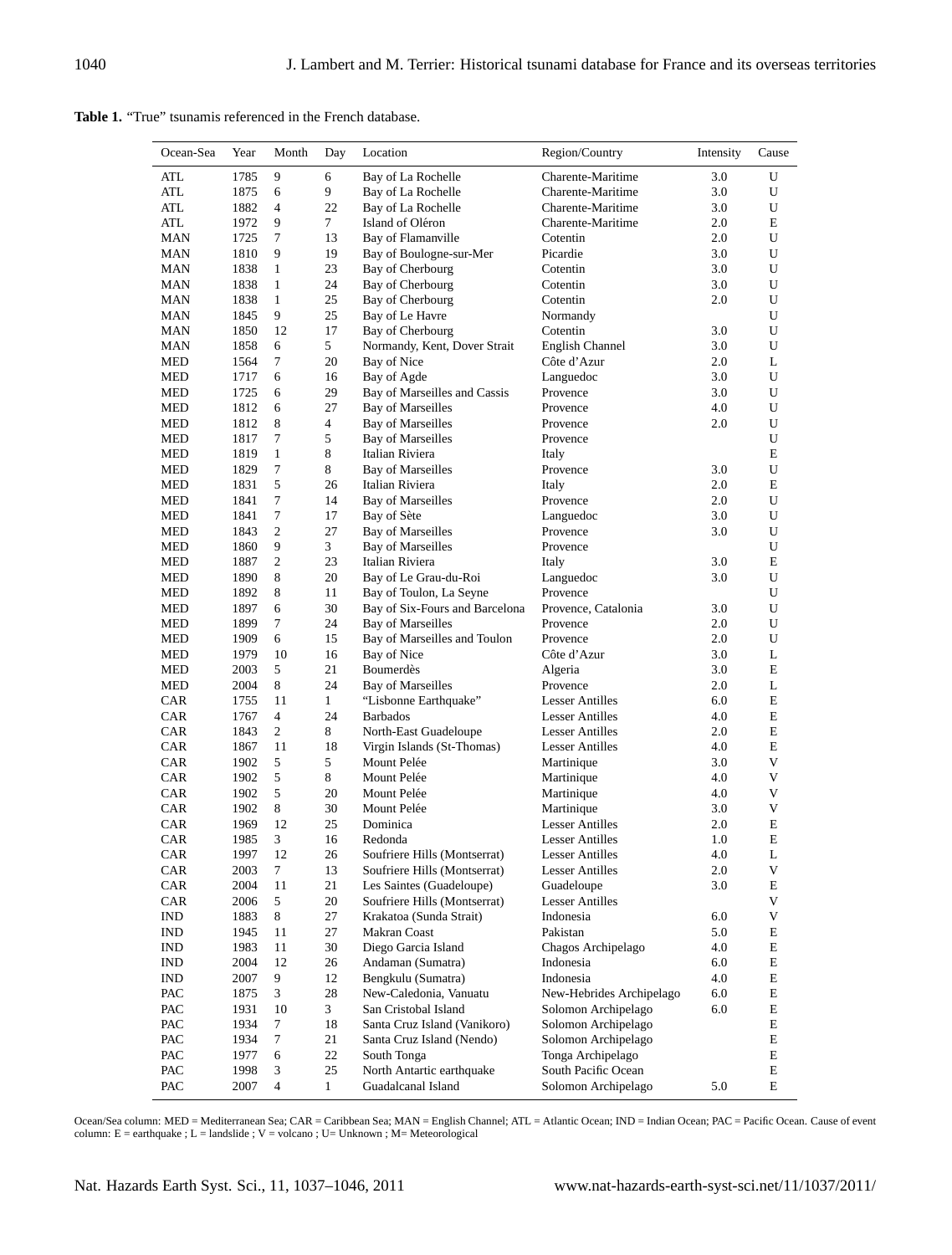| Localité                       | Dept                    | Vague          |          | Retrait |                  |       | Inondation       |              |                | Runup       |      | Intensité de<br><b>l'onde</b> |  | Longitude Latitude |                | Date         | Heure                     |           |  |                                 |
|--------------------------------|-------------------------|----------------|----------|---------|------------------|-------|------------------|--------------|----------------|-------------|------|-------------------------------|--|--------------------|----------------|--------------|---------------------------|-----------|--|---------------------------------|
|                                | Pays                    | Nb             | Haut.    | Fiab.   | Haut.            | Fiab. | Dist.            | Fiab.        | Haut.          | Fiab.       |      | Prof. Fiab.                   |  | Haut. Fiab.        | Int.           | Fiab.        | $deq.$ dec $deq.$ deg.dec |           |  |                                 |
| ALASSIO                        | Italie                  | $\overline{3}$ |          |         | 1 <sub>m</sub>   | c     | 30 <sub>m</sub>  | $\circ$      | 1 <sub>m</sub> | c           |      |                               |  |                    | $\overline{3}$ | $\mathbf{C}$ | 8.172104                  | 43,999742 |  |                                 |
| ANDORA                         | Italie                  |                |          |         | 1 <sub>m</sub>   | c     |                  |              | 1 <sub>m</sub> | c           |      |                               |  |                    | 3              | c            | 8.169059                  | 43.9595   |  |                                 |
| ANTIBES                        | Alpes-<br>Maritimes     |                |          |         | 1.5 <sub>m</sub> | c     |                  |              | 1 <sub>m</sub> | $\mathbf C$ |      |                               |  |                    | 3              | $\mathbf{C}$ | 7,129091                  | 43,582096 |  |                                 |
| CANNES                         | Aloes-<br>Maritimes     |                |          |         | 1 <sub>m</sub>   | c     |                  |              | 1 <sub>m</sub> | c           |      |                               |  |                    | $\overline{2}$ | B            | 7.009374                  | 43,547996 |  |                                 |
| DIANO<br><b>MARINA</b>         | Italie                  |                |          |         | 1 <sub>m</sub>   | B     |                  |              | 1 <sub>m</sub> | в           |      |                               |  |                    | 3              | c            | 8.079682                  | 43.89782  |  |                                 |
| GENOVA                         | Italie                  |                |          |         | 0.2 <sub>m</sub> | c     | 26 m             | $\mathsf{C}$ |                |             |      |                               |  |                    | $\overline{2}$ | $\boxdot$    | 8,947204                  | 44,396179 |  |                                 |
| MARSEILLE                      | Bouches-<br>du-Rhône    |                |          |         |                  |       |                  |              |                |             |      |                               |  |                    | $\Omega$       | A            | 5,354443                  | 43,27828  |  |                                 |
| MENTON                         | Aloes-<br>Maritimes     |                |          |         | 0.85 m           | c     |                  |              |                |             | 2.5m | c                             |  |                    | $\overline{2}$ | B            | 7.508372                  | 43,778351 |  |                                 |
| MONACO                         | Monaco<br>(principaute) |                |          |         |                  |       | 0.6 <sub>m</sub> | c            |                |             |      |                               |  |                    | $\overline{2}$ | $\mathsf{C}$ | 7.42198                   | 43.73542  |  |                                 |
| <b>NICE</b>                    | Alpes-<br>Maritimes     | $\overline{2}$ | $0,55$ m | B       |                  |       |                  |              |                |             |      |                               |  |                    | $\overline{2}$ | $\mathbf{C}$ | 7.265015                  | 43.694404 |  | entre 6 h 0 min<br>et 6 h 8 min |
| ONEGLIA                        | Italie                  |                |          |         | 1 <sub>m</sub>   | c     | 4 <sub>m</sub>   | $\mathbb C$  | 1 <sub>m</sub> | $\mathbb C$ |      |                               |  |                    | $\overline{3}$ | c            | 8,050638                  | 43,894233 |  |                                 |
| PORTO<br>MAURIZIO<br>(IMPERIA) | Italie                  |                |          |         | 1 <sub>m</sub>   | B     |                  |              | 1 <sub>m</sub> | c           |      |                               |  |                    | $\overline{a}$ | c            | 8.039                     | 43.882    |  |                                 |
| SAINT-<br>JEAN-CAP-<br>FERRAT  | Alpes-<br>Maritimes     |                |          |         |                  |       | 100 m            | $\mathbb C$  |                |             |      |                               |  |                    | $\overline{a}$ | $\mathbf{C}$ | 7,333848                  | 43,692327 |  |                                 |
| SAN REMO                       | Italie                  |                |          |         | 1 <sub>m</sub>   | c     |                  |              | 1 <sub>m</sub> | c           |      |                               |  |                    | $\overline{3}$ | B            | 7,777789                  | 43.817567 |  |                                 |
| SAVONA                         | Italie                  |                |          |         |                  |       |                  |              |                |             |      |                               |  |                    |                | A            | 8,449216                  | 44,282198 |  |                                 |

*Fig. 2 –*  $\sigma$  *is a parameters of the waves of the 23 February 1887 tsupami in the M* Fig. 2. "List of observations" window: localities and parameters of the waves of the 23 February 1887 tsunami in the Mediterranean. parameters of the waves of the 23<sup>1</sup>



ity map" window: intensities of the 23 February 1887 tsunami in the Mediterranean. *Mediterranean*  **Fig. 3.** "Tsunami intensity map" window: intensities of the 23 February 1887 tsunami in the Mediterranean.

In 2009, the French catalogue of tsunamis was built up as follows (Table 1):

# **(a) Tsunamis on France's Atlantic coast**

The 1785, 1875 and 1882 tsunamis noted in La Rochelle on the Atlantic front (near Île de Ré, in Charente Maritime) are of unknown origin. Comparison of the documentary sources showed that the origin of these tsunamis did not coincide with local earthquakes. The sudden rise and fall of the water noted in the town's port was in no way similar to a tidal event.

#### **(b) Tsunamis on France's English Channel coast**

The tsunamis affecting the French coasts of the English Channel are all of unknown origin. In each case, the noted effects correspond to relatively abrupt rises and falls of the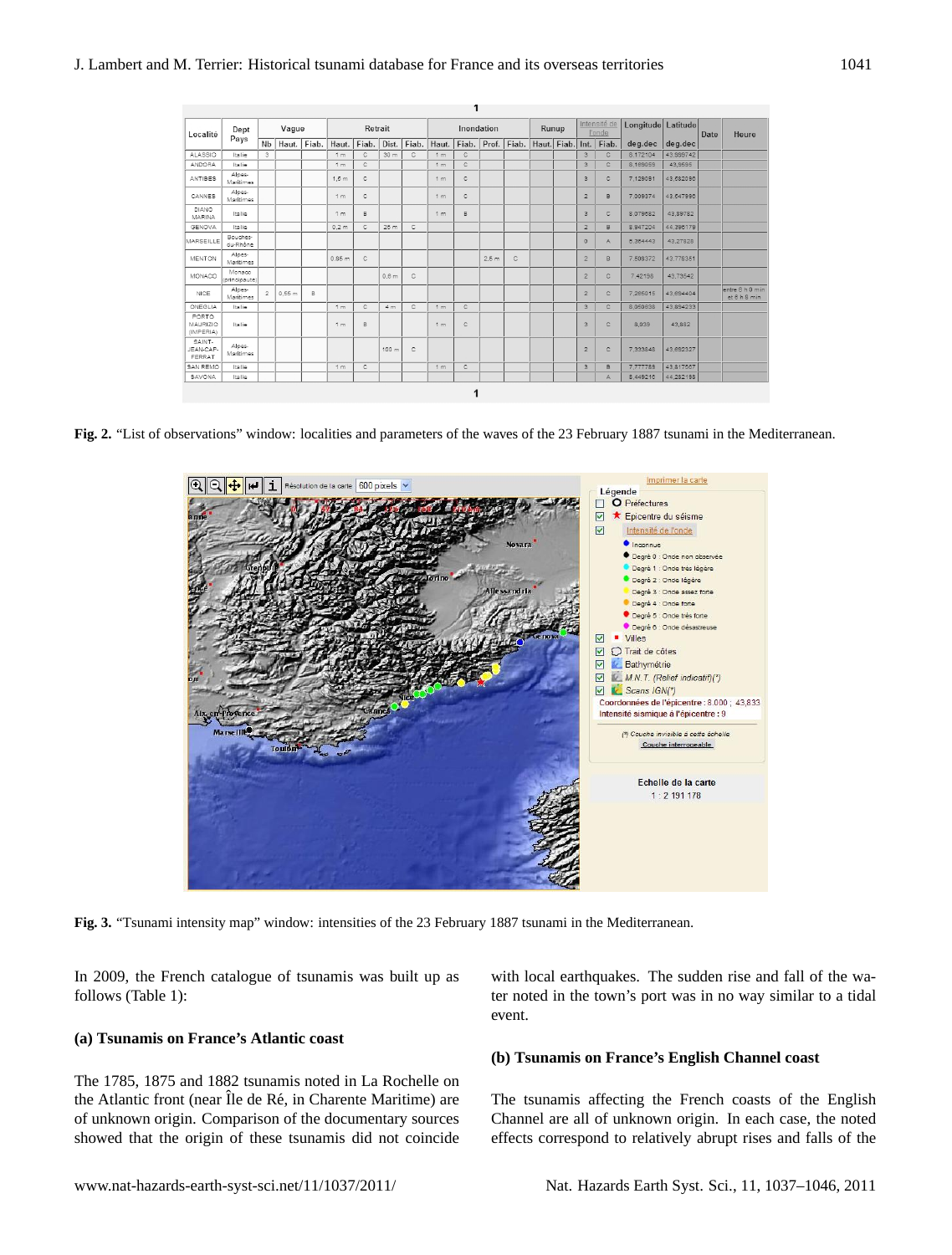sea without it being possible to assign them to a seismic origin, not even a remote one.

# **(c) Tsunamis on France's Mediterranean coast**

The origins of most of the tsunamis observed on France's Mediterranean coast are unknown. It is assumed, based on the descriptions and accounts obtained from contemporary sources, that the origin of these events could be gravitational (e.g. submarine slides) rather than tidal. Some submarine slides are in fact well identified, like that of 1979 at Nice or that of 1564 at Antibes and Villefranche-sur-Mer, this last one having been triggered by an earthquake whose epicentre (Intensity VIII MSK according to SisFrance) was located 40 km inland. Other tsunamis on the Mediterranean coast are of unquestionable seismic origin, like the 1887 earthquake felt extensively on the Côte d'Azur or those of 1819 and 1831 apparently limited to the proximity of the French coast (San Remo). Several tsunamis are also referenced on the coast around Marseilles, including that of 27 May 1812 with an estimated intensity of 4, which is reported in several contemporary accounts not least of which is the report by L'Hermit (1812).

# **(d) Tsunamis affecting France's Caribbean territory (Guadeloupe, Martinique)**

The catalogued events for the Caribbean only concern the tsunamis that have been recorded at Guadeloupe and Martinique. It is obvious that many other events have taken place without it being known whether or not they reached the coasts of these two islands. It is equally obvious that the literature is scattered with descriptions of the effects of hurricanes and cyclones accompanied by "*tidal waves*". Not being tsunamis in the strict sense of the term, many of these events, after analysis, are included in the list of "False" tsunamis.

Save for the 1902 volcanic eruption of Mount Pelée on Martinique and the 2003–2004 eruptions on the island of Montserrat, the tsunamis of the West Indies indexed in the French catalogue are mainly associated with regional seismic activity.

An exception, however, is the tsunami caused by the earthquake known as the "Lisbon earthquake" of 1 November 1755 and whose transoceanic waves reached as far as the Leeward Islands. For this event, our research led us to original correspondence recounting the effects of this tsunami in Guadeloupe and Martinique. In particular, analysing the letters written by eyewitnesses provided us with a better assessment of the effects of the transoceanic waves at Trinité (Martinique). This is specifically the case of the "Diary of an inhabitant of Sainte-Marie, 1745–1765" (Ballet, 1896; Cottrell, 2003) and other contemporary handwritten texts (Letté, 1756). On comparing these documents, we note that the described characteristics of the tsunami waves differ appreciably from those provided in recent work. For example, Lander et al. (2002) give the distance of the sea's withdrawal as "1.6 km" for Martinique whereas the contemporary accounts that we found evoke at the most a distance of "*200 pas*" (200 paces, equivalent to 125 m) for Trinité, one of the rare precise observation points for this island. Similarly, according to the work of O'Loughlin and Lander (2003) a flood height of "4.6 m" is envisaged at Martinique, whereas our same accounts only give a height of "*4 pieds*" (4 feet, equivalent to 1.30 m flood height) at Trinité. These differences in the distance and height assessments are important. The result was that, from our thorough analysis of the original sources, we were able to correct the assessment of these parameters when compiling the French catalogue.

For other tsunamis, such as that of 18 November 1867 (Virgin Islands earthquake), we were able to determine the characteristics of the waves hitting the coasts of Guadeloupe (Basse-Terre and Terre-de-Haut) and Martinique (Fort-de-France) from contemporary observations (Pestre, 1868; Rey, 1881). A certain amount of original information and interpretations are thus provided and accessible on the site.

Finally, for many other historical events declared as "tidal waves" in literature, we were able, by comparing the collected documents with contemporary weather data, to assign a large number of the West Indian events to the "False" tsunamis list because of their obvious confusion with the effects of hurricanes and cyclones.

# **(e) Tsunamis affecting France's Indian Ocean territory (Reunion, Mayotte) ´**

For the Indian Ocean, the tsunamis recorded in the database refer either to events recognized as having reached the coasts of Reunion and Mayotte, or to other tsunamis felt in the ´ nearby islands (Mauritius and Rodrigues). In fact, historical earthquakes responsible for tsunamis in the Indian Ocean are much more numerous (for example, the 1833 and 1861 Sumatra earthquakes) but so far we have found no proof of their incidence on Réunion or Mayotte.

# **(f) Tsunamis affecting New Caledonia in the Pacific Ocean**

All the tsunamis affecting New Caledonia have a seismic origin. Among the more noteworthy events, is the powerful earthquake of 28 March 1875 which triggered a tsunami characterized by a wave 12 feet (3.85 m) high that caused the death of 26 people at Lifou (Loyalty Islands).

Thus, for the tsunamis so far referenced on the coasts of France, 22 concern the Mediterranean, 14 the Caribbean, 8 the English Channel, 7 the Pacific Ocean, 5 the Indian Ocean and 4 the Atlantic coast. Of the 23 tsunamis of seismic origin, 18 concern France's overseas territories. The tsunamis of unknown origin mostly concern mainland France.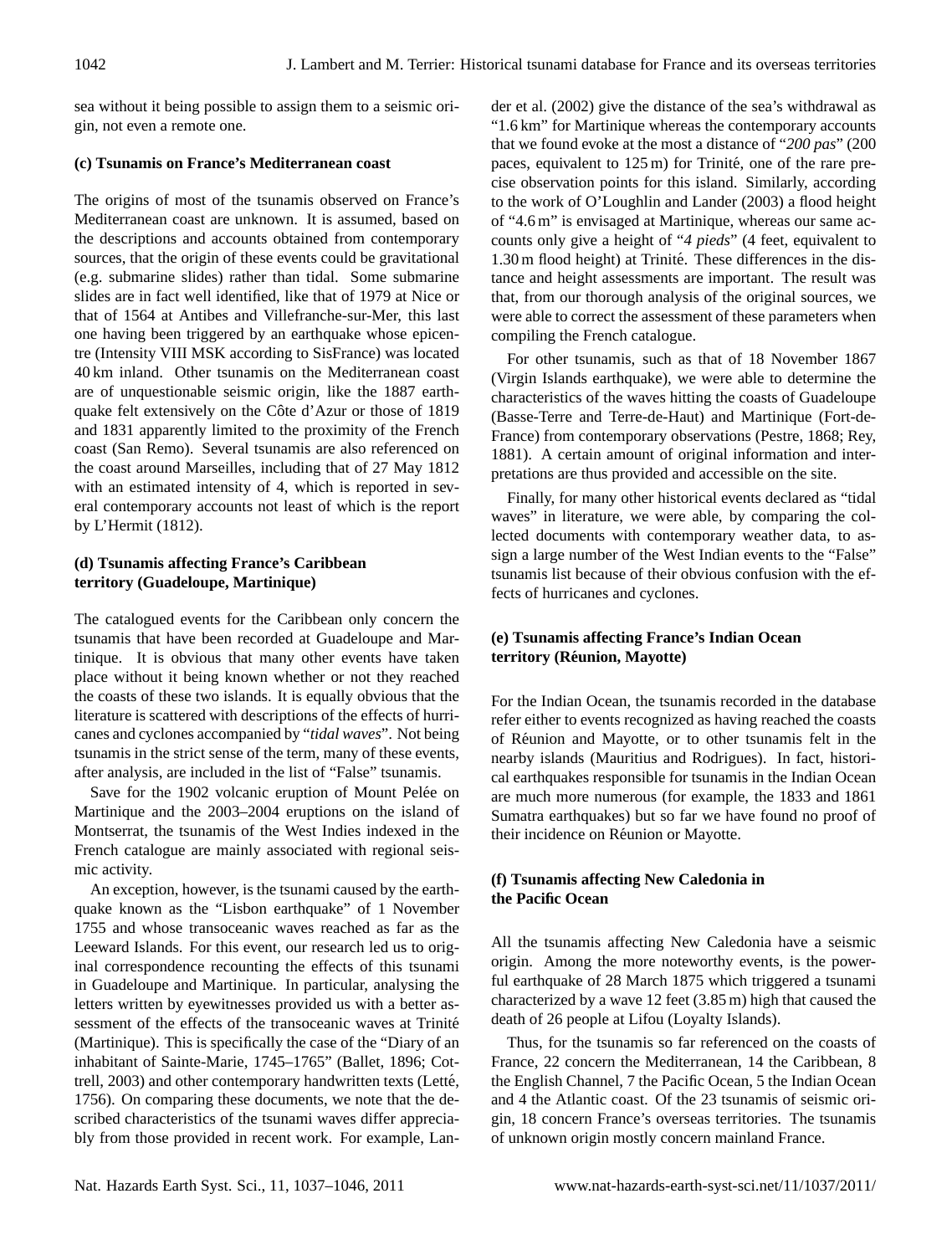| Year         | Month                          | Day                  | Name                                                                     | Region                                  | Maritime Basin | Cause  | Nature   |
|--------------|--------------------------------|----------------------|--------------------------------------------------------------------------|-----------------------------------------|----------------|--------|----------|
| 1694         | 11                             | 24                   | Storm surge (Cassis)                                                     | Provence                                | <b>MED</b>     | M      | FT       |
| 1695         | 10                             | 2                    | Storm surge (Martinique)                                                 | Martinique                              | CAR            | M      | FT       |
| 1716         | 11                             | 30                   | Unusual tide (Avranches, St-Malo, Le Havre)                              | Brittany, Normandy                      | MAN            | M      | FT       |
| 1718         | 3                              | 6                    | Hurricane surge (Martinique, Saint-Vincent)                              | Antilles                                | CAR            | M      | FT       |
| 1747         | 9                              | 30                   | Hurricane surge (Martinique, Saint-Eustache)                             | Antilles                                | CAR            | M      | FT       |
| 1747         | 11                             | $\overline{4}$       | Hurricane surge (Saint-Pierre)                                           | Martinique                              | CAR            | M      | FT       |
| 1748         | $\mathbf{1}$                   | 12                   | Storm surge (La Trinité)                                                 | Martinique                              | CAR            | M      | FT       |
| 1751         | 9                              | 15                   | Hurricane surge (Martinique, Hispaniola)                                 | Antilles                                | CAR            | M      | FT       |
| 1758         | 8                              | 24                   | Storm surge (Sainte-Marie)                                               | Martinique                              | CAR            | M      | FT       |
| 1761         | 11                             | 15                   | Hurricane surge (Saint-Pierre)                                           | Martinique                              | CAR            | M      | FT       |
| 1765         | $\tau$<br>12                   | 31<br>$\overline{c}$ | Hurricane surge (Basse-Terre)<br>Heavy sea (Dunkerque, Gravelines)       | Guadeloupe                              | CAR<br>MAN     | M<br>U | FT<br>FT |
| 1766         |                                | $\overline{c}$       |                                                                          | English Channel                         |                |        | FT       |
| 1767<br>1773 | $\mathbf{1}$<br>$\overline{4}$ | 11                   | Heavy sea (Calais, Dunkerque)                                            | English Channel                         | MAN<br>ATL     | M<br>M | FT       |
| 1775         | 10                             | 6                    | Heavy sea (Saint-Jean-de-Luz)<br>Heavy sea (Nord Ajaccio)                | Bay of Biscay<br>Corsica                | MED            | M      | FT       |
| 1780         | 10                             | 10                   | Hurricane surge (Saint-Pierre)                                           | Martinique                              | CAR            | M      | FT       |
| 1783         | 3                              | $\overline{4}$       | Storm surge (Mestras)                                                    | Bassin d'Arcachon                       | ATL            | U      | DT       |
| 1788         | 8                              | 14                   | Hurricane surge (Caravelle)                                              | Martinique                              | CAR            | M      | FT       |
| 1798         | 12                             | 17                   | Storm surge (Aigues-Mortes)                                              | Languedoc                               | <b>MED</b>     | M      | FT       |
| 1804         | 9                              |                      | Hurricane surge? (Saint-Pierre)                                          | Martinique                              | CAR            | U      | DT       |
| 1808         | $\overline{\mathbf{4}}$        | $\overline{c}$       | Storm surge (Marseille)                                                  | Provence                                | <b>MED</b>     | M      | FT       |
| 1818         | $\overline{c}$                 | 23                   | Storm surge (Antibes)                                                    | Côte d'Azur                             | MED            | M      | FT       |
| 1821         | 9                              | 13                   | Unusual tide (Cherbourg)                                                 | Cotentin                                | MAN            | U      | DT       |
| 1821         | 12                             | 25                   | Storm surge (Marseille, Cassis, Fos)                                     | Provence                                | <b>MED</b>     | M      | FT       |
| 1822         | 12                             | 18                   | Hurricane surge (Martinique)                                             | Martinique                              | CAR            | M      | FT       |
| 1823         | 11                             | 30                   | Erroneous date (see, 1824 Saint-Pierre)                                  | Martinique                              | CAR            | M      | FT       |
| 1824         | 11                             | 30                   | Storm surge? (Saint-Pierre)                                              | Martinique                              | CAR            | U      | DT       |
| 1827         | 11                             | 30                   | Storm surge (Martinique, Guadeloupe)                                     | Antilles                                | CAR            | M      | FT       |
| 1829         | $\mathbf{2}$                   | 10                   | Storm surge (Saint-Denis)                                                | Reunion                                 | IND            | M      | FT       |
| 1829         | 10                             | 26                   | Storm surge (Martinique)                                                 | Martinique                              | CAR            | M      | FT       |
| 1833         | 3                              | $\tau$               | Context of Spring tide (La Hougue)                                       | Cotentin                                | MAN            | M      | FT       |
| 1836         | 12                             | 25                   | Storm surge (Barfleur, La Hague)                                         | Cotentin                                | MAN            | M      | FT       |
| 1837         | 7                              | 26                   | Storm surge (Saint-Pierre)                                               | Martinique                              | CAR            | M      | FT       |
| 1839         | 9                              | 17                   | Storm surge (la Hougue)                                                  | Cotentin                                | MAN            | M      | FT       |
| 1841         | 7                              | 17                   | Storm surge (Marseille)                                                  | Provence                                | <b>MED</b>     | M      | FT       |
| 1844         | 10                             | 22                   | Whirlwind (Sète)                                                         | Languedoc                               | <b>MED</b>     | M      | FT       |
| 1845         | 6                              | 21                   | Unusual tide (Sète)                                                      | Languedoc                               | <b>MED</b>     | U      | DT       |
| 1846         | 12                             | $\overline{4}$       | Storm surge (Marseille)                                                  | Provence                                | <b>MED</b>     | U      | FT       |
| 1849         | 7                              | 20                   | Storm surge ? (Marseille)                                                | Provence                                | <b>MED</b>     | U      | FT       |
| 1851         | 8                              | 17                   | Storm surge (Guadeloupe, Sta-Lucia)                                      | Antilles                                | CAR            | M      | FT       |
| 1854         | 12                             | 29                   | Storm surge (Nice, Cannes)                                               | Côte d'Azur                             | <b>MED</b>     | M      | FT       |
| 1855         | 1                              | 20                   | Storm surge (Nice)                                                       | Côte d'Azur                             | <b>MED</b>     | M      | FT       |
| 1862         | 11                             | 24                   | Storm surge (Nice, Marseille, Toulon)                                    | Provence, Côte d'Azur                   | <b>MED</b>     | M      | FT       |
| 1867         | 7                              | 29                   | Storm surge (Saint-Martin, Les Saintes)                                  | Antilles                                | CAR            | M      | FT       |
| 1867         | 10                             | 8                    | Storm surge (Fort-de-France, St-Pierre)                                  | Martinique                              | CAR            | M      | FT       |
| 1876         | 12                             | 20                   | Storm surge (Nice, Cannes)                                               | Côte d'Azur                             | <b>MED</b>     | M      | FT       |
| 1882         | 8                              | $\overline{4}$       | Heavy sea ? (Boulogne-sur-Mer)                                           | English Channel                         | MAN            | U      | FT       |
| 1885         | $\mathbf{1}$                   | 16                   | Storm surge (Nice)                                                       | Côte d'Azur                             | <b>MED</b>     | M      | FT       |
| 1886         | 11                             | 10                   | Storm surge (Nice, Cannes, Antibes)                                      | Côte d'Azur                             | MED            | M      | FT       |
| 1886         | 12                             | 16                   | Storm surge (Nice)                                                       | Côte d'Azur                             | <b>MED</b>     | M      | FT       |
| 1889         | 5                              | 30                   | Séisme du nord Cotentin                                                  | Cotentin, Normandy                      | MAN            | U      | DT       |
| 1892         | 12                             | 24                   | Storm surge (Royan, Les Sables-d'Olonne)                                 | Charente-Maritime, Vendée               | ATL            | M      | FT       |
| 1902         | 11                             | 24                   | Storm surge (Groix, Belle-Ile)                                           | <b>Brittany</b>                         | ATL            | M      | FT       |
| 1904         | $\mathbf{2}$                   | 2                    | Storm surge (Roscoff, Le Conquet, Penmarch)                              | <b>Brittany</b>                         | ATL            | M      | FT       |
| 1906         | 10                             | 31                   | Storm surge (Toulon, Nice, Cannes, Villefranche)                         | Côte d'Azur                             | <b>MED</b>     | M      | FT       |
| 1909         | 6                              | 11                   | Storm surge (Saintes-Maries, Banyuls)                                    | Golfe du Lion                           | <b>MED</b>     | M      | FT       |
| 1909<br>1910 | $10\,$<br>$\boldsymbol{2}$     | 28<br>11             | Storm surge (St-Malo, Port-en-Bessin)<br>Storm surge (Rochefort)         | Brittany, Normandy<br>Charente-Maritime | MAN<br>ATL     | M<br>М | FT<br>FT |
|              |                                | 22                   |                                                                          |                                         |                |        |          |
| 1911         | 10<br>12                       | 6                    | Storm surge (Le Havre)<br>Storm surge (Port-Saint-Louis, Saintes-Maries) | Normandy                                | MAN            | М<br>М | FT       |
| 1912         |                                | 18                   | Storm surge (Marseille, Nice, Menton)                                    | Camargue                                | MED            |        | FT       |
| 1916         | 11<br>$\mathbf{1}$             | 5                    |                                                                          | Provence, Côte d'Azur                   | MED            | М<br>М | FT<br>FT |
| 1919<br>1920 | $\mathbf{1}$                   | 6                    | Storm surge (Nice, Marseille)<br>Storm surge (Hyères, Cannes, Nice)      | Côte d'Azur, Provence<br>Côte d'Azur    | MED<br>MED     | М      | FT       |
| 1922         | 3                              | 23                   | Storm surge (Nice)                                                       | Côte d'Azur                             | <b>MED</b>     | М      | FT       |
| 1924         | $\mathbf{1}$                   | 9                    | Storm surge                                                              | Atlantic and Mediterranean fronts       | ATL, MED       | М      | FT       |
| 1924         | 7                              | 20                   | Storm surge (Pointe des Galets)                                          | Reunion                                 | IND            | M      | FT       |
| 1925         | 3                              | 3                    | Storm surge (Bandol, Hyères, St-Tropez)                                  | Côte d'Azur                             | <b>MED</b>     | M      | FT       |
| 1926         | $\tau$                         | 22                   | Storm surge (Fort-de-France)                                             | Martinique                              | CAR            | М      | FT       |
| 1926         | 11                             | 21                   | Storm surge (Marseille, Cannes)                                          | Provence, Côte d'Azur                   | MED            | М      | FT       |
| 1927         | 12                             | 30                   | Storm surge (Martinique)                                                 | Martinique                              | CAR            | М      | FT       |
| 1928         | 3                              | 21                   | Storm surge (Barcarès, Sète, Agde, Banyuls)                              | Languedoc, Roussillon                   | <b>MED</b>     | М      | FT       |
| 1928         | 9                              | 12                   | Hurricane surge (Guadeloupe, Martinique)                                 | Guadeloupe, Martinique                  | CAR            | М      | FT       |
| 1936         | 10                             | 2                    | Heavy sea (Belle-Ile)                                                    | <b>Brittany</b>                         | ATL            | U      | FT       |
| 1937         | $\mathbf{1}$                   | 28                   | Storm surge (Concarneau)                                                 | <b>Brittany</b>                         | ATL            | M      | FT       |
| 1940         | 11                             | 17                   | Storm surge (Rochefort)                                                  | Charente-Maritime                       | ATL            | M      | FT       |
| 1944         | 4                              | 10                   | Hurricane surge (Saint-Denis)                                            | Reunion                                 | IND            | М      | FT       |
| 1950         | 6                              | 28                   | Heavy sea (Gruissan, Port-la-Nouvelle)                                   | Golfe du Lion                           | MED            | М      | DT       |
| 1963         | 7                              | 19                   | Heavy sea (Cogolin)                                                      | Provence                                | MED            | U      | DT       |
|              |                                |                      |                                                                          |                                         |                |        |          |

Table 2. "Events described as "raz-de-marée" (tidal waves) and considered as "False" (FT) or "Doubtful"(DT) tsunamis (see Table 1 for legend). State of knowledge 2009."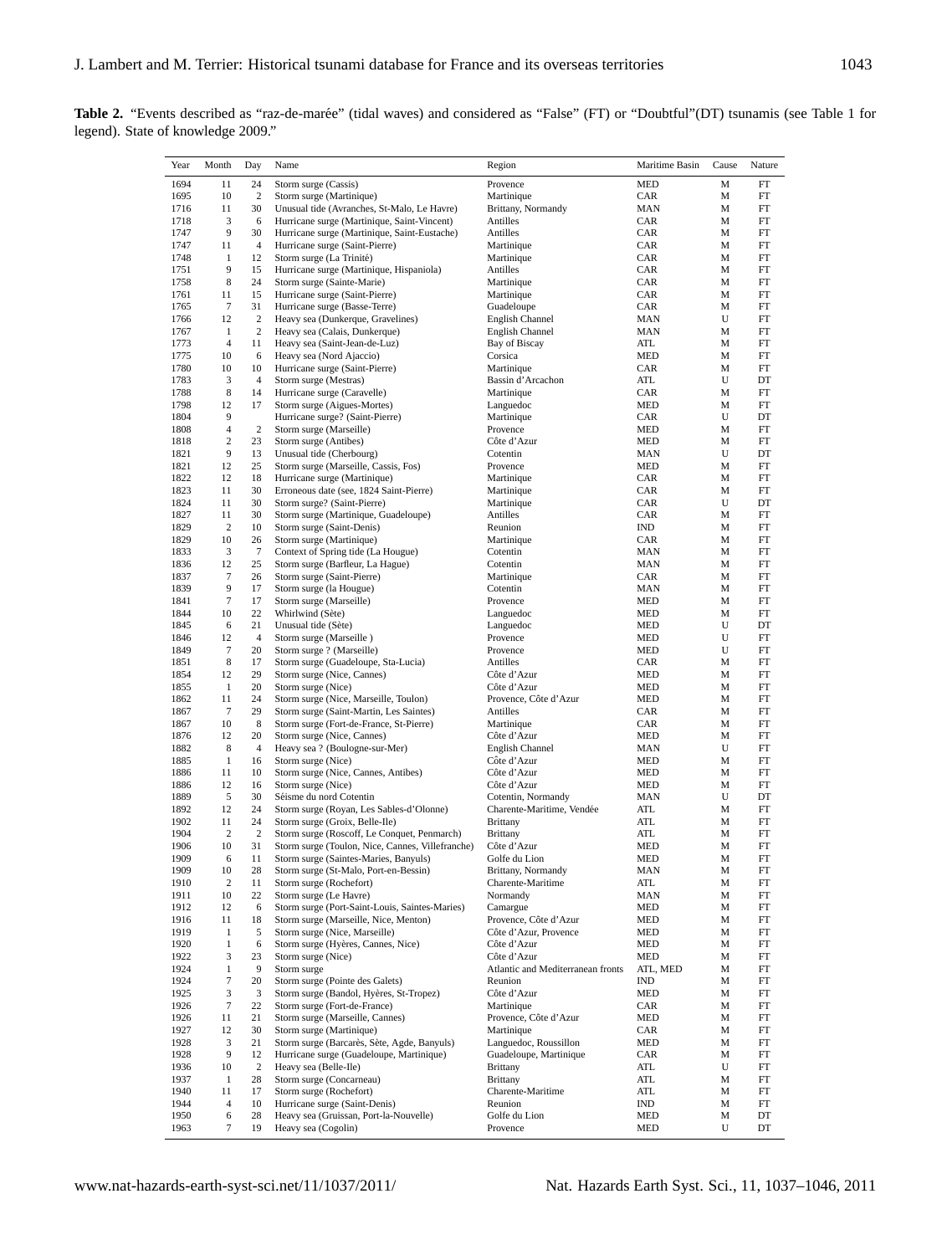# **3.2 Catalogue of "False" and "Doubtful" tsunamis**

This catalogue has been compiled so as to avoid confusion and to show that no events have been omitted; the catalogue today contains 78 events (Table 2). The list was drawn up after an assiduous search and analysis of documentation referring to "tidal waves". Most of these events were associated with particular meteorological conditions (e.g. storms, cyclones or hurricanes) and flooded coasts and beaches. For other events, the true nature is "uncertain or doubtful" in view of the insufficient amount of proof or possible crosschecks.

# **3.2.1 A few examples in France**

The catalogue of Ligurian earthquakes by the Italian Mercalli (1897) mentions a "tidal wave" at Nice (Alps Maritimes) on 23 December 1876. Up until now, this event has been interpreted as a probable tsunami (Pelinovski et al., 2002). However a study of the contemporary local press (Le Phare du Littoral, 1876) indicated a violent storm (tidal wave) from 20 to 23 December 1876, not only at Nice but also at Cannes. It is thus a "False" tsunami.

Another similar case is an earthquake that occurred on the Italian Riviera on 29 December 1854 and that was felt extensively on the Côte d'Azur. Its maximum of intensity was in Italy along the coast between Bussana, Bordighera and Oneglia (intensity VII-VIII MSK). According to the documentation contained in the SisFrance database, no reference to an unspecified tsunami has been located to date, even in Italian sources. Pelinovski et al. (2002) however, mention a tsunami at Nice. But the survey carried out by Pentland (1855) notes that the fishermen observed no variation in sea level at the time of the earthquake. Nor is anything mentioned in the Nice press (L'Avenir de Nice, 1854) – only this sentence in connection with the effects of the earthquake: "Les maisons se balançaient comme des roseaux ; les per*sonnes couchées se croyaient dans une barque agitée par les vagues. . . (the houses swayed like reeds; people lying down felt as if they were in a boat agitated by the waves. . . )*". Nothing here indicates a tsunami. As for the meteorological conditions of the day, the same newspaper informs us that the sea was very rough between Toulon and Menton at the time of the tremor. The report of ships being tossed about in all directions, dragging their anchors, particularly in Cannes, is confirmed by another newspaper (Le Mémorial d'Aix, 1855). Until proved otherwise, and under these conditions, the suggested occurrence of a tsunami at Nice appears erroneous.

Another example occurred on 2 April 1808, for which the SisFrance database lists a major earthquake whose epicentre is located in the Piedmont area of Pinerolo, in the heart of the Alps (intensity VIII MSK). This event was felt weakly in Marseilles (intensity IV MSK). However, according to Soloviev (1990) and Pelinovski et al. (2002), a questionable tsunami is suggested at Marseilles some 470 km from the

epicentre. Our research indicates that the town's meteorological records (Sarrazin, 1808) dated the same day as the earthquake state that "*la mer a éprouvé trois flux et reflux*, *d'environ 6 pouces d'el´ evation ´* [18 cm]*, au dessus de son niveau, dans le canal de l'arsenal (the sea experienced three flow and ebb tides, rising some 6 inches* [18 cm] *above its level, in the dockyard channel)*". The writer added that there was, at this moment, "*un fort vent de nord-ouest grand frais (a strong near gale northwesterly wind)"* accompanied by a "*abaissement subit du barometre (2 lignes) (sudden fall in ` the barometer (2 lines))"*. According to the Beaufort scale measuring wind intensity, *near gale* corresponds to a Force 7 wind (on the scale of 12) accompanied by breaking waves. Under these conditions, the water movements noted in the channel of the port of Marseilles would be due to a meteorological cause rather than a seismic one. This event is thus classified under "False" tsunamis. Also, some other tsunamis that Pelinovski et al. (2002) say were caused by earthquakes do not appear in the SisFrance historical seismicity database. For example, on 4 December 1846, the tidal wave they mention in Marseilles was caused by strong winds and not by an earthquake (Journal des Débats, 1846), and the tsunami they record as occurring at Marseilles after the 14 August 1846 Tuscany earthquake can be considered as erroneous data, since no indication of this kind is found in the French and Italian sources.

## **3.2.2 Other examples in the West Indies**

O'Loughlin and Lander (2003) report that a tsunami hit the Caribbean islands, notably Martinique and Hispaniola, on 15 September 1751. However, according to original contemporary accounts (more than 15 sources – press and local statements), a violent storm on the same day caused significant damage in Martinique, Guadeloupe, part of Jamaica and Santo Domingo. This event must thus be attributed to a hurricane rather than a tsunami.

O'Loughlin and Lander (2003) also report that on 26 July 1837, Martinique was affected by "*several shocks (of an earthquake) accompanied by a terrible "raz de maree" ´ ("tidal wave") during a dreadful hurricane*"; remarks taken from a catalogue of earthquakes published by Mallet (1853). In fact, according our research and analysis, original contemporary French sources (Journal des Débats, 1837; Moniteur Universel 1837 quoting le Courrier de la Martinique) tell of the effects of a destructive hurricane in Barbados, Martinique, Tortola and Saint Thomas. There is no question of a tsunami.

# **4 Conclusions**

The few examples given above show that without thorough research and detailed data comparisons, it is often difficult to make a critical analysis of a wave described by its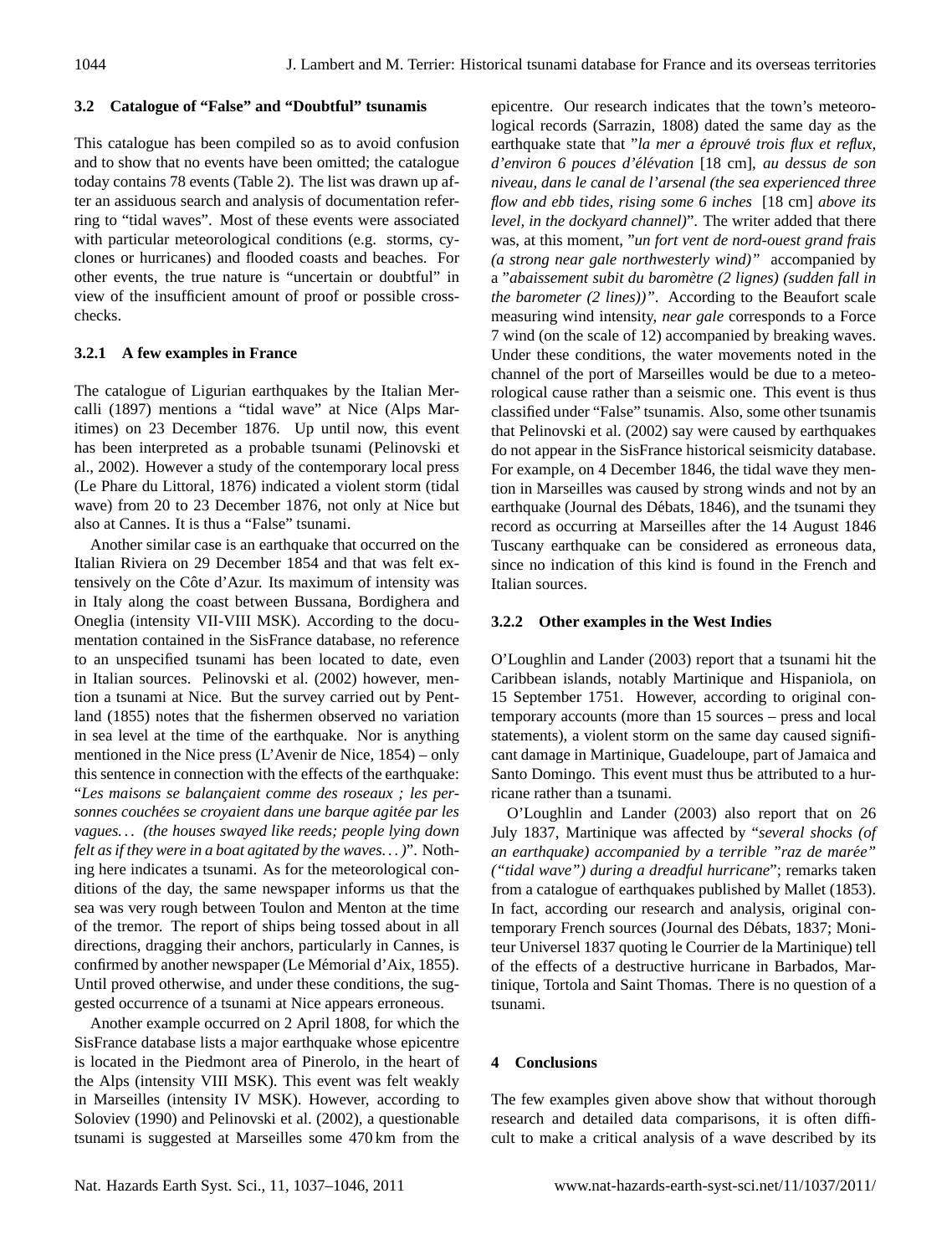extraordinary or unusual character. This approach, when working from contemporary documents, often enables one to shed light and resolve questions or ambiguities concerning such or such event listed by other reports as a "true" tsunami or as a sea-level oscillation of unknown origin.

The catalogue of tsunamis that have impinged on French territory is already a tool to raise public awareness of the risk of tsunamis hitting France's coasts, and this along with the discovery, for example, of several hitherto unknown historical tsunamis in certain coastal areas (such as the coasts of Marseilles and Perpignan in the south of France) is a benefit of this approach. In addition, the catalogue provides reference material for validating digital simulations of historical events (Pedreros et al., 2007; Terrier et al., 2007; Poisson and Pedreros, 2009), which is necessary for tsunami risk assessment studies. For the "Doubtful" tsunamis, research is still being undertaken to resolve their nature one way or the other.

So far, our search for information on tsunamis that have hit the French coasts has essentially concerned mainland France (with 34 referenced tsunamis). In the medium term, the archive research and analysis should concentrate on the overseas territories, including French Polynesia.

Where the "False" tsunamis catalogue is concerned, it contains useful documents and interpretations for creating a future database of exceptional meteorological events in France.

*Acknowledgements.* This work was partly funded by the "French Ministry for Ecology, Sustainable Development and Spatial Planning".

Edited by: S. Tinti Reviewed by: two anonymous referees

## **References**

- Ambraseys, N.-N.: Data for the investigation of the seismic seawaves in the eastern Mediterranean, B. Seismol. Soc. Am., 52, 895–913, 1962.
- Ballet, J.: La Guadeloupe, Renseignements sur l'histoire, la flore, la faune, la géologie, Basse-Terre, 2, 1896 (in French).
- Cottrell, Ph.: Journal d'un vieil habitant de Sainte-Marie (1745– 1765), 307 pp., Malesherbes, 2003 (in French).
- Godefroy, P., Lambert, J., Levret, A., and Vaskou, P. : The French macroseismic database "SIRENE", Proceedings XXII ESC General Assembly and activity report 1988–1990, Barcelona, edited by: Roca, A. and Mayer-Rosa, D., 1, 377–382, 1990.
- Iida, K.: Catalog of tsunamis in Japan and its Neighbouring Countries, Dept. of Civil Engin., Aichi Institute of Technology, Japan, 52 pp., 1984.
- Journal des Débats, Paris, 15 septembre 1837 (newspaper in French).
- Journal des Débats, Paris, 10 décembre 1846 (newspaper in French).
- L'Hermite, Correspondance au Ministre, Manuscript, Service historique de la Défense, département Marine, Toulon, 1812 (in French).
- Lambert, J.: BD Tsunamis. Inventaire historique des tsunamis en France. Année 2007, Open-file BRGM, report n° BRGM-RP-55993-Fr, 2008 (in French).
- Lambert, J.: BD Tsunamis. Inventaire historique des tsunamis en France. Année 2009, - Open-file BRGM, report n° BRGM-RP-57781-Fr, 2009 (in French).
- Lambert, J., Levret, A., Cushing, M., and Durouchoux, C.: Mille ans de séismes en France, Ouest-Editions, Nantes, 80 pp., 1996 (in French).
- Lander, J.-F., Whiteside, L.-S., and Lockridge, P.-A.: A brief history of tsunamis in the Caribbean Sea, Science of Tsunamis Hazards, 20, 57–94, 2002.
- L'Avenir de Nice, Nice 30 décembre 1854 (in French).
- Letté: Correspondance du Fort-Saint-Pierre de la Martinique du 5 novembre 1755, Manuscript, Académie des Sciences de Paris, reg. 75, Paris, fol.48–49, 1756 (in French).
- Le Mémorial d'Aix, Aix-en-Provence, 14 janvier 1855 (newspaper in French).
- Le Moniteur Universel, Paris, 16 septembre 1837 (newspaper in French).
- Le Phare du Littoral, Nice, 23 décembre 1876 (newspaper in French).
- Louat, R. and Baldassari, C.: Chronologie des séismes et des tsunamis ressentis dans la région Vanuatu Nouvelle-Calédonie (1729–1989). Rapports scientifiques et techniques. Sciences de la Terre, Géophysique, ORSTOM, Nouméa, nº 1, 47 pp., 1989 (in French).
- Mallet, R.: On the facts of earthquake phenomena. Catalogue of recorded earthquakes from 1606 B.C. to A.D. 1850, Transactions of the British Association for the Advancement of Science, London, 177 pp., 1853.
- Mercalli, G.: I terremoti della Liguria e del Piemonte, 1897 (in Italian).
- O'Loughlin, K.-F. and Lander, J.-F.: Carribbean tsunamis, A 500- Year History from 1498–1998, Advance in Natural and Technological Hazards Research, 263 pp., 2003.
- Pedreros, R., Terrier, M., and Poisson, B.: Tsunamis: Etude de ´ cas au niveau de la côte antillaise française – Open-file BRGM report n◦ BRGM-RP-55795-Fr, 2007 (in French).
- Pelinovski, E., Kharif, C., Riabov, I., and Francius, M.: Modelling of tsunami propagation in the vicinity of the French Coast of Mediterranean sea, Naturals Hazards, 25, 135–159, 2002.
- Pentland: Observations faites à Nice, Comptes-rendus des séances de l'Academie des Sciences de Paris, 40, Paris, 197–198, 1855 ´ (in French).
- Pestre: Quelques observations météorologiques recueillies aux Saintes (Guadeloupe) en 1867, Archives de médecine navale, 9, Paris, 310–311, 1868 (in French).
- Poisson, B. and Pedreros, R.: Numerical modelling of historical landslide-generated tsunamis in the French Lesser Antilles, Nat. Hazards Earth Syst. Sci., 10, 1281–1292, [doi:10.5194/nhess-10-](http://dx.doi.org/10.5194/nhess-10-1281-2010) [1281-2010,](http://dx.doi.org/10.5194/nhess-10-1281-2010) 2010.
- Rey, H.: Etude de la colonie de la Martinique, Revue maritime et coloniale, 69, Paris, 280–281, 1881 (in French).
- Sahal, A., Pelletier, B., Chatelier, J., Lavigne, F., and Schindelé, F.: A catalog of tsunamis in New Caledonia from 28 March 1875 to 30 september 2009, C. R. Geosci., 342, 434–447, 2010.
- Sarrazin: Observation météorologique du 2 avril 1808 à Marseille, Manuscript, Académie de Marseille, 1808 (in French).